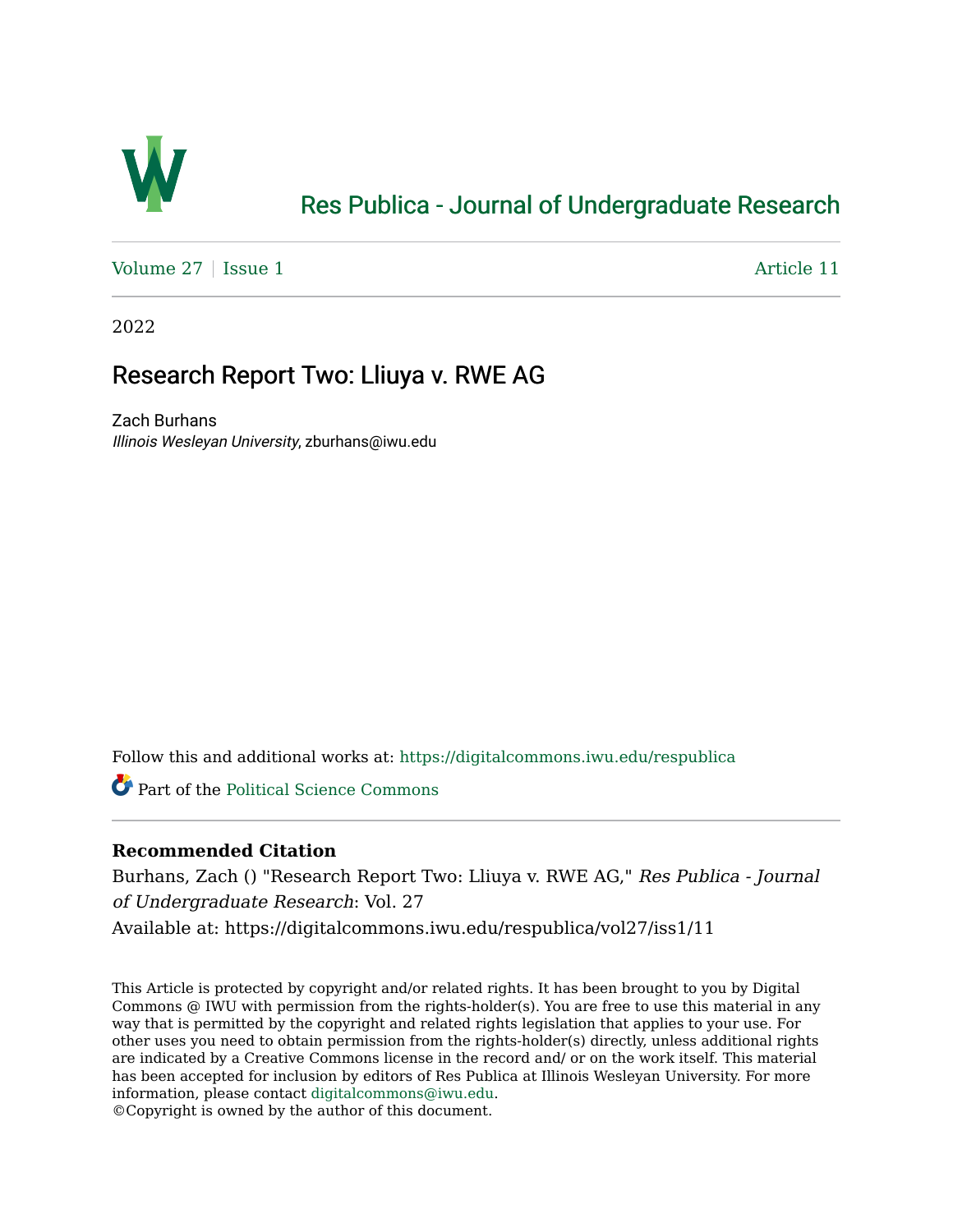## Research Report Two: Lliuya v. RWE AG.

## **Abstract**

The case of Lliuya v. RWE AG first starts with Saúl Luciano Lliuya, of Huaraz Peru. Lliuya, a small-scale farmer and mountain guide in the flood path of Lake Palcacocha in the Peruvian Andes, decided to file a lawsuit against German energy giant Rheinisch-Westfälisches Elektrizitätswerk Aktiengesellschaft (RWE AG; Reeves et al. 2019). Due to rising temperatures from global warming, the glacial melt is increasing the lake's size and threatening the people of Huaraz city. Lliuya decided to take action, and with the help of environmental advocacy groups such as Stiftung Zunkunftsfähigkeit (Foundation for Sustainability), he was able to get the lawsuit into the German court system. Ultimately, he began a massive climate action movement in pushing for legal systems to hold independent companies responsible for their emissions and how they affect the people of the world (Germanwatch 2021). Lliuya credits his motivation for advocating and acting on climate change to the visibility he has of the environment getting worse and worse in his home, saying, "Every day, I see the glaciers melting and the lakes in the mountains growing. For us in the valley, the threat is immense. We cannot simply wait and see what happens. For me, RWE AG is partly responsible for the risks that threaten us in Huaraz." (Baldrich 2021).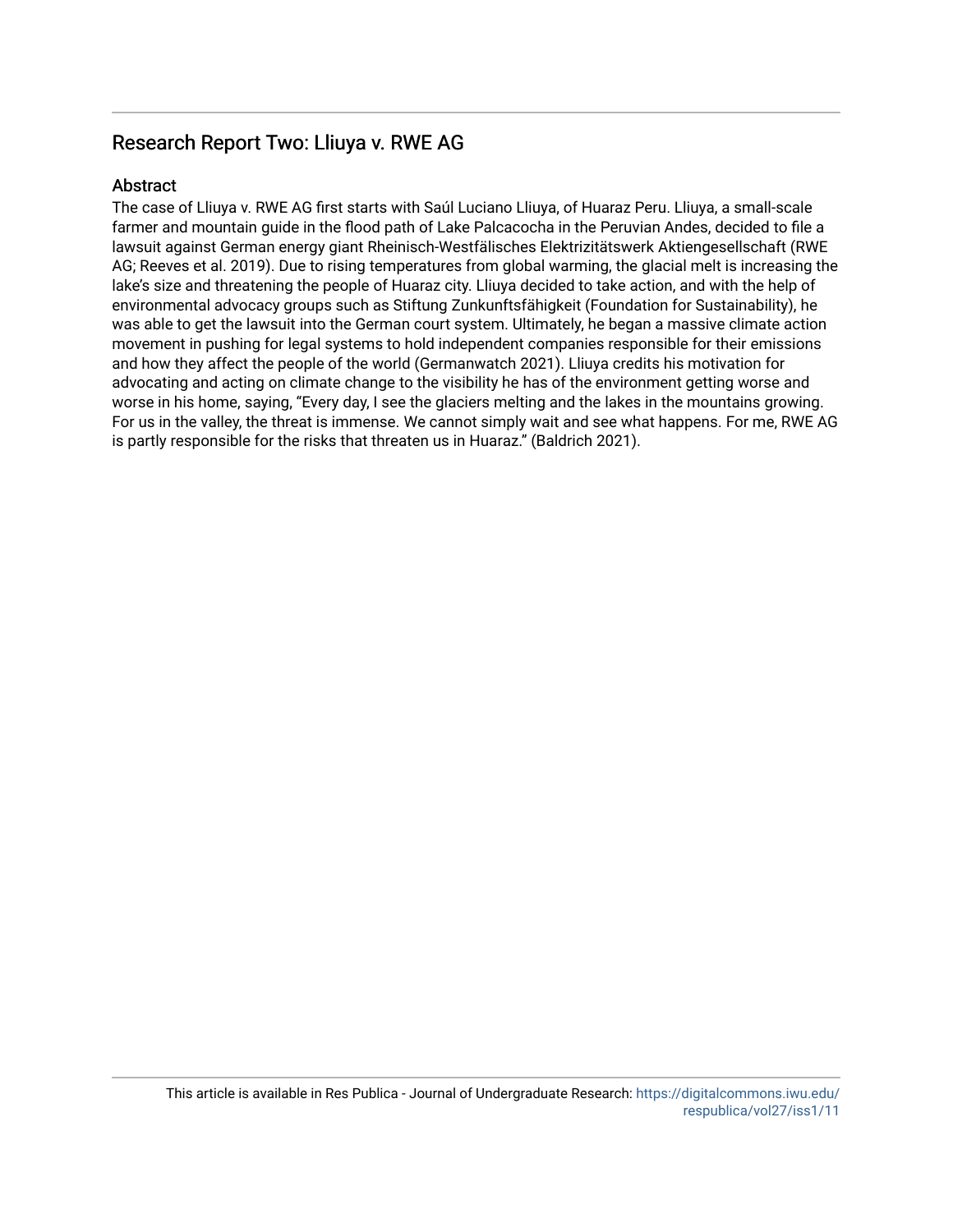### **Research Report Two: Lliuya v. RWE AG**

### Zach Burhans

#### **Introduction**

 The case of Lliuya v. RWE AG first starts with Saúl Luciano Lliuya, of Huaraz Peru. Lliuya, a small-scale farmer and mountain guide in the flood path of Lake Palcacocha in the Peruvian Andes, decided to file a lawsuit against German energy giant Rheinisch-Westfälisches Elektrizitätswerk Aktiengesellschaft (RWE AG; Reeves et al. 2019). Due to rising temperatures from global warming, the glacial melt is increasing the lake's size and threatening the people of Huaraz city. Lliuya decided to take action, and with the help of environmental advocacy groups such as Stiftung Zunkunftsfähigkeit (Foundation for Sustainability), he was able to get the lawsuit into the German court system. Ultimately, he began a massive climate action movement in pushing for legal systems to hold independent companies responsible for their emissions and how they affect the people of the world (Germanwatch 2021). Lliuya credits his motivation for advocating and acting on climate change to the visibility he has of the environment getting worse and worse in his home, saying, "Every day, I see the glaciers melting and the lakes in the mountains growing. For us in the valley, the threat is immense. We cannot simply wait and see what happens. For me, RWE AG is partly responsible for the risks that threaten us in Huaraz." (Baldrich 2021).

#### **The Case**

 On November 24, 2015, Lliuya filed a lawsuit in the District Court of Essen. At the time, the magnitude of the case was not yet understood. The District Court of Essen eventually dismissed the lawsuit against RWE AG (Germanwatch 2021). The grounds for the District Court of Essen's dismissal was that there was no causal link between GreenHouse Gas emissions and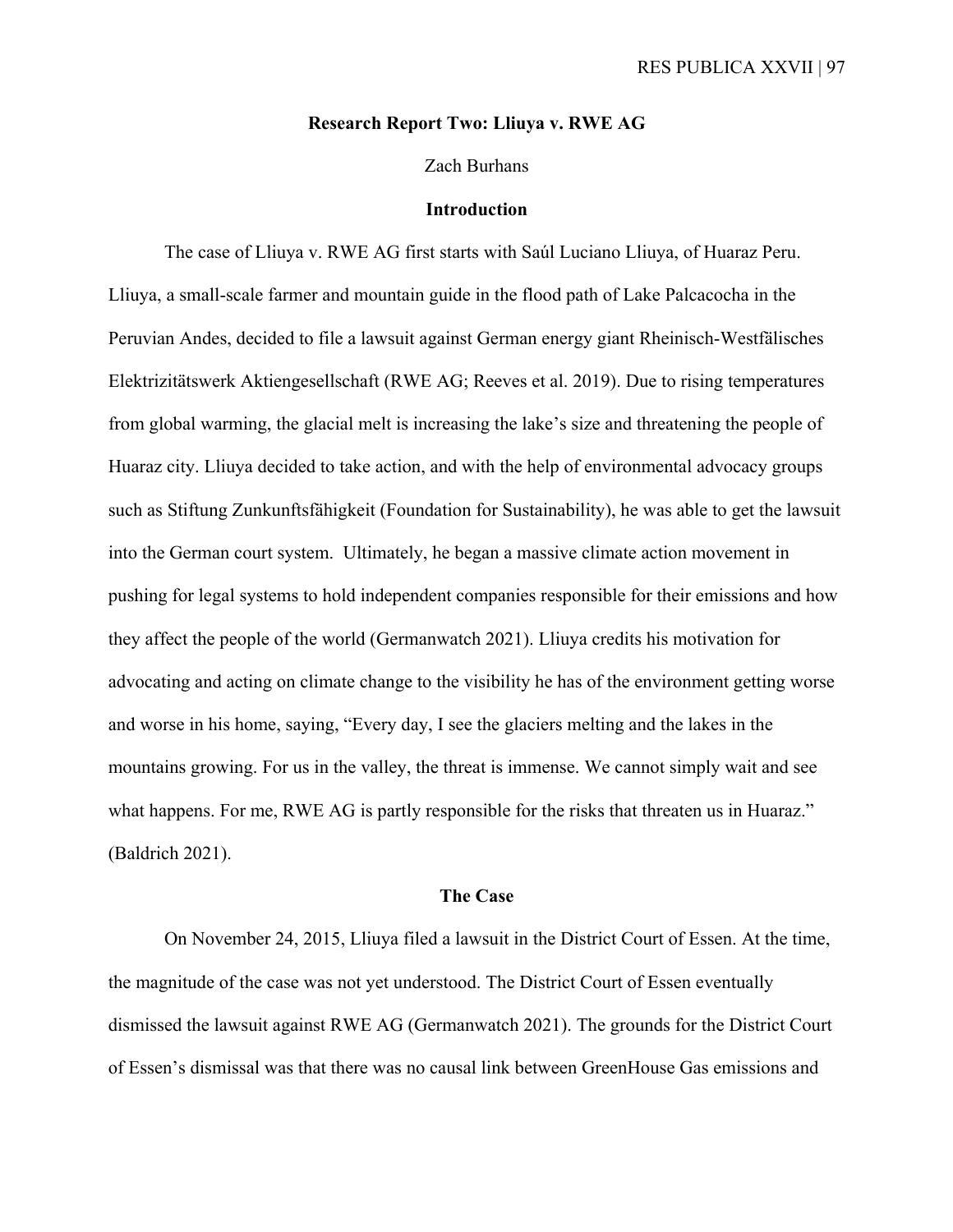RWE AG to the potential flood risk imposed on the Lliuya's land. The court ruled that there would still be a flood risk even without the emissions from RWE AG (Reeves et al. 2019). Lliuya and his team, now grabbing national headlines in Germany, would not stop with the dismissal of the case that quick, in response to the dismissal, they filed an appeal at The Higher District Court of Hamm in January 2017. By November, The Higher District Court of Hamm would decide to enter the evidentiary stage of the case (German watch 2021).

The Higher District Court of Hamm cited paragraph 1004 of German Civil Law in order to move forward with the case, "If a neighbor interferes with the quiet enjoyment of one's property, either by creating smells, sounds, pollution or any other hazard[s]…" (Baldrich 2021). This decision by the court would be historical, as people being affected by climate change the most could eventually see the company be held responsible for their actions in killing the planet. This case and the precedent it could set is very important in the battle against climate change and global warming. Lliuya and his lawyer intended for the case to be easily replicable in other global jurisdictions in order to bring the fight against GHG emissions to those responsible (Baldrich 2021). Although Lliuya knew the RWE AG emissions were not solely responsible for the potential flooding of his property, he believed they should be held accountable for their contribution. He cited the Urgenda case, which maintains that greenhouse gas emissions are causing climate change, and in total, causing glacial retreat and increasing flood risks that could potentially affect about 120,000 people in Huaraz (Reeves et al. 2021, Stuart-Smith et al. 2021).

The plaintiff wished to hold RWE AG responsible for the cost of new climate adaptation in proportion to the amount of emissions RWE AG is responsible for emitting. Lliuya recognizes that RWE AG is not the sole perpetrator responsible for putting the city of Huaraz in danger. Lliuya's legal team maintains that RWE AG is responsible for .47 percent of the GHG emissions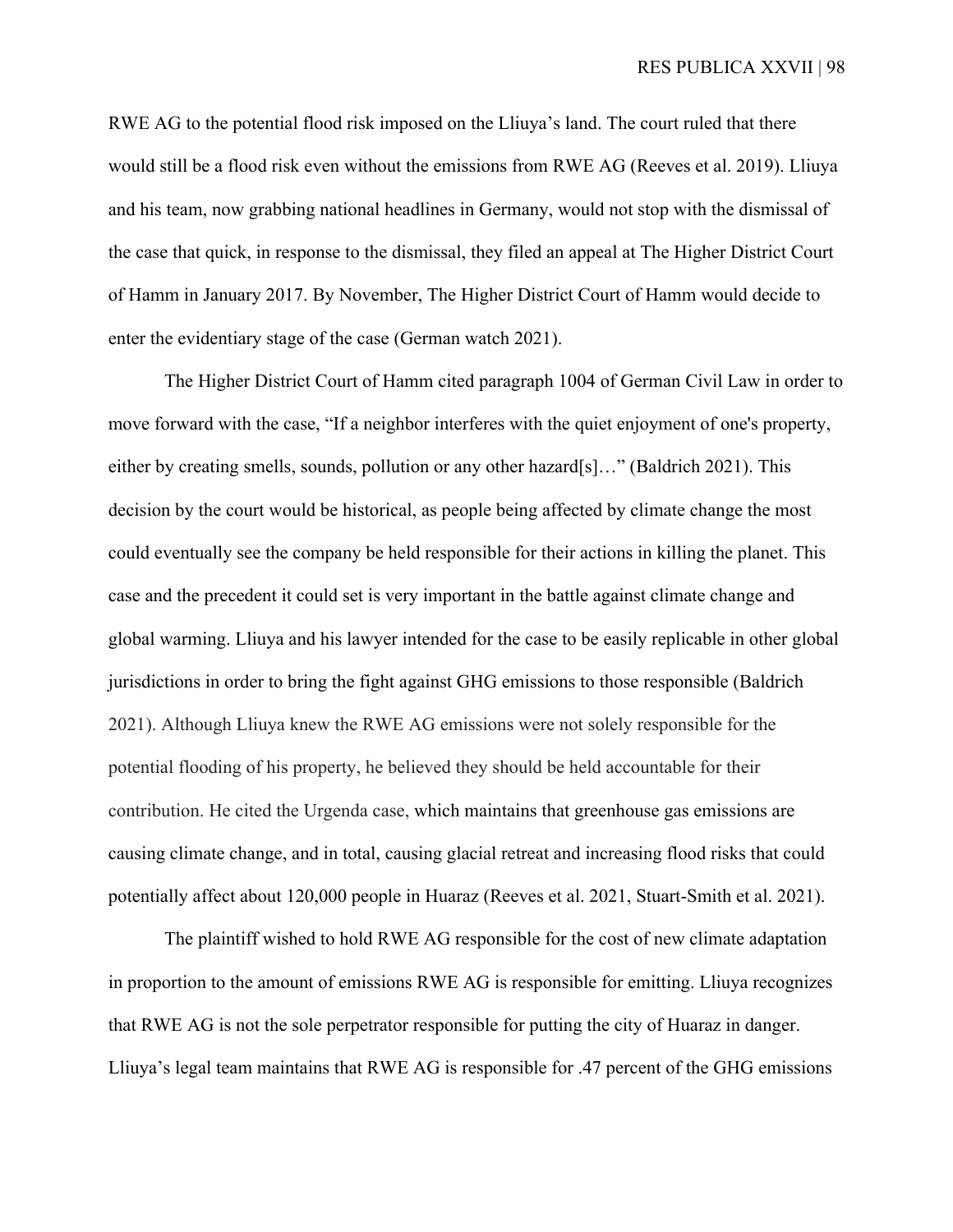in relation to the entire world from 1751-2010, ranking RWE AG the  $23<sup>rd</sup>$  largest emitter in the world (Grasso et al. 2020). Lliuya does not dispute the claim that without RWE AG's emissions, there would still be a flood risk. However, Lliuya argues that the flood risk would be reduced significantly without their contributions. Another relevant fact to the case is that RWE AG is one of the largest single emitters of carbon dioxide in Europe and RWE AG even emits more annually than some nations such as the Netherlands (Reeves et al. 2021). RWE AG spokesperson Guido Steffen stated, "that an individual body cannot be made liable for climate events where millions of different factors have been contributing for many many years." he continues to say that if RWE AG is held liable, it would not just affect the company, but the consumers as well (Farmer in Peru, 2018). It seems as if the two sides can only agree on the importance of this case and how it will shape the future of climate change litigation globally for decades to come. In 2018, The Higher District Court of Hamm rejected statements made by RWE AG's legal team, stating climate damages can lead to the liability falling on the hands of the company or corporation responsible (Germanwatch, 2021). Unfortunately, the court proceedings have come to a halt; after The Higher District Court of Hamm ordered inspectors to travel to Huaraz to inspect the land and determine the viability of the claims Lliuya and his legal team have made. The process has only been made more strenuous due to the COVID-19 pandemic, which halted all travel around the world for almost a year, preventing the team of inspectors from going to Peru (Germanwatch, 2021).

#### **What Has Changed**

 Though the lawsuit is ongoing, the effects have already started to occur; RWE AG has made a move towards becoming more environmentally friendly and plans to invest 5 billion dollars into renewable energy by 2022 and achieve carbon neutrality by 2040 (RWE, 2021). Although the courts are not enforcing the commitments now made by RWE AG, it is an excellent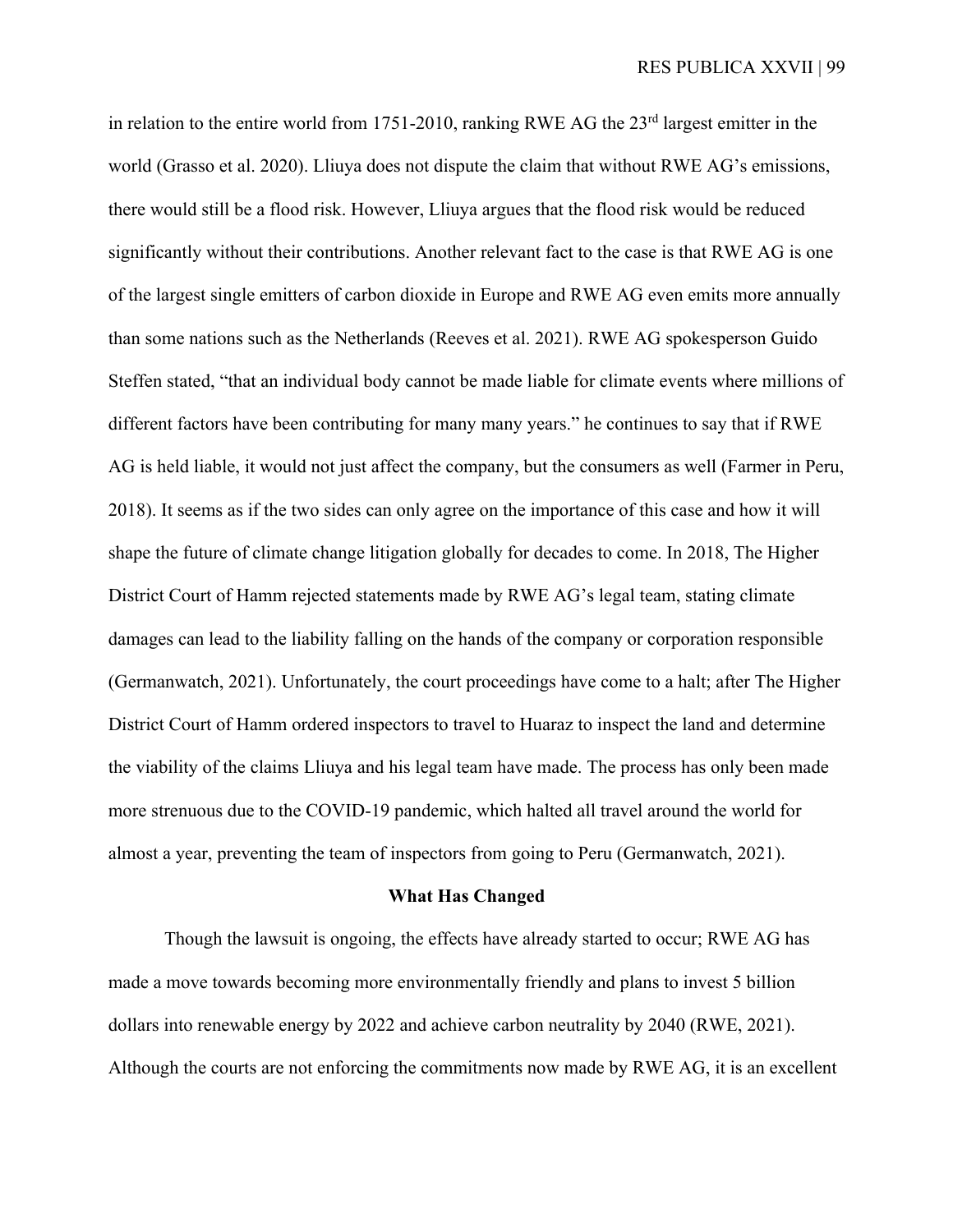sign that civilians can create positive change worldwide by coming forward when injustices are found, specifically by raising awareness of not just climate change, but by using the courts to promote change within large companies around the world. The new direction RWE AG is moving in also shows how important it is for companies to maintain favorability in the eyes of the public. For Lliuya, there has been a significant change in his life. He was once a humble farmer and guide in Peru; now, he is known as a major climate activist-influencer and has spoken at two COP events, COP 21 in Paris, and COP 25 in Madrid (Climate Justice, 2019, Gage, 2015). Overall, the world's change from the lawsuit entering the legal process alone has moved the needle in the right direction, yet much more can come from the lawsuit if The Higher District Court of Hamm rules in Lliuya's favor. Assuming that the ruling comes out favorable for Lliuya, the world may find it possible to implement a carbon tax on GHG emitters and possibly find a new way to fund climate mitigation and adaptation worldwide and in the places that need it most.